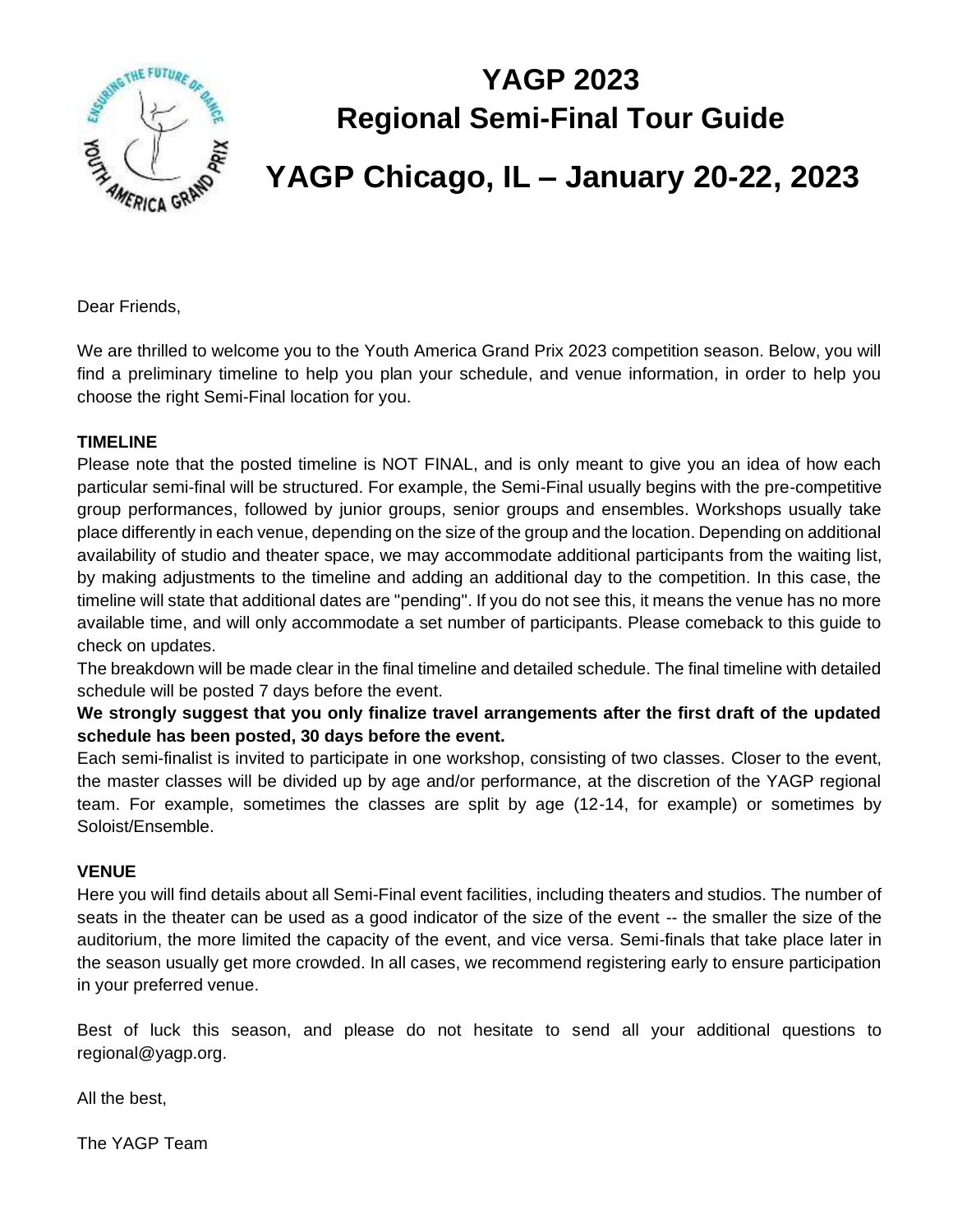## **YAGP 2023 Chicago, IL Important Information**

### **About the Venue:**

The Lund Auditorium is located on Dominican University's beautiful and historic campus, in a suburban area, 12 miles from downtown Chicago. The theater stage is on the smaller side and has a limited backstage capacity. The O'Hare Airport is a major travel hub, with hundreds of available flights. Keep in mind -- there is little available accommodation near the theater, with most hotels located in the O'Hare airport area within a few miles' drive, making this a great location for those who don't mind driving.

#### **Theater:**

**Theater:** Lund Auditorium at Dominican University Performing Arts Center **Address:** 7900 West Division St. River Forest, IL 60305 **Website:** <http://events.dom.edu/performing-arts/about> **Stage Size:** 33' x 24' **Auditorium Size:** 1,170 seats **Nearby restaurants:** A variety of options within a few miles' drive from Theater **Parking:** Onsite free of charge



**Studios:** Pending